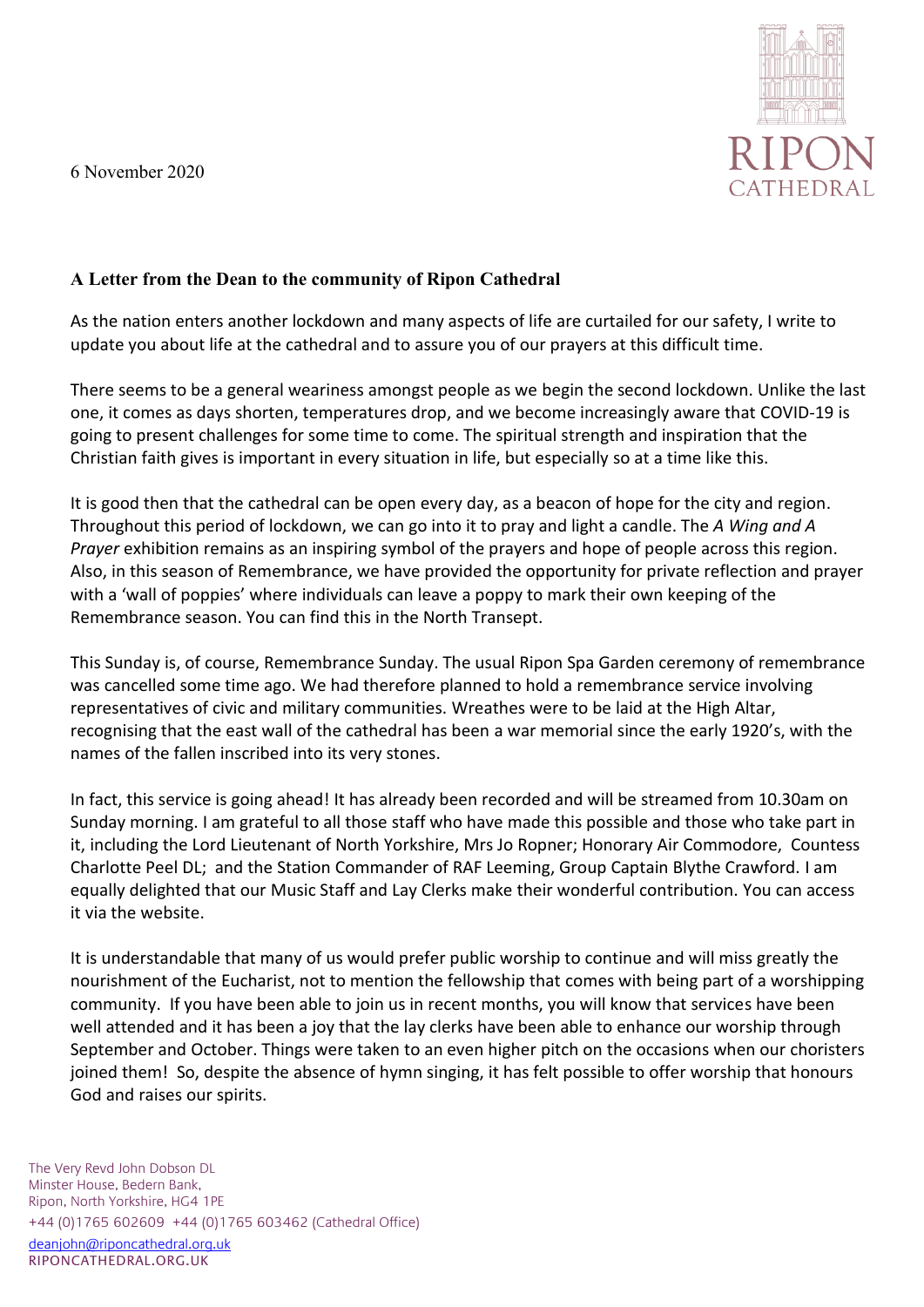We will miss this over coming weeks, but, as with the last lockdown, we acknowledge that we do not cease to be a praying and worshipping community. Do, please, take advantage of the daily services (recorded and streamed from the cathedral): Sunday Sung Eucharist at 10.30am; Monday to Friday Evening Prayer at 6pm; Saturday Evening Prayer at 5.30pm.

In addition, we are providing prayer and worship resources for this Kingdom Season. As you will know, our vision for the cathedral has, for some years, been summed up in these words: *Growing God's Kingdom* and so it is good for us all who call the cathedral our spiritual home to use this season running up to Advent to ponder what it is to grow God's Kingdom in the current world. Our archbishops have also requested that we use these weeks as a month of prayer. So, we hope you will find this material helpful.

I am conscious that not everyone will be able to come to the cathedral for prayer or access our online services. We are therefore providing hard copies of this material. This will be delivered or posted to all those whom we know would appreciate it. We will also include a printed copy of our *Ripon Cathedral Annual Review 2019-2020* which has been available on our website for some weeks. It reminds us that life has not always been dominated by the pandemic, and that the cathedral has been active and serving since the pandemic began to impact on our lives. We hope and pray that 2021 will enable us to return to something like normal operation. We can only move forward, trusting God for the future, as we give thanks for the strengths of the last 18 months. Please, let us know if you are aware of anyone who would appreciate this material.

Canon Ailsa is setting up a network of people who will keep in touch with others on behalf of the cathedral by phone. However, it is difficult to make sure no one gets overlooked in a large congregation so we would appreciate your help. If you are aware of people who would appreciate our mailing or who would like to be included in the phoning network, please let the cathedral office or Canon Ailsa know.

On behalf of the whole cathedral community, I would like to send my warmest wishes to the Revd Caitlin Carmichael-Davis as she leaves us after the three-and-a-half years of her curacy. Her final day with us was due to be Sunday, 22<sup>nd</sup> November, the Feast of Christ the King. As well as planning to celebrate the sure hope that Christ will one day reign on earth as in heaven, we had fully intended to mark joyfully the wonderful ministry that Caitlin has offered in her time with us. Her gentle, thoughtful, cheerful manner has been appreciated by us all. She has worked effectively with all generations, and those who have received regular pastoral care from her will certainly miss her. We all will miss her!

Thankfully, Caitlin has agreed to come back from Lancaster, at some convenient time in the new year, to enable us to say thank you and farewell properly. For now, we wish her well for the move and every blessing as she begins her incumbency in the Diocese of Blackburn.

The Very Revd John Dobson DL Minster House, Bedern Bank, Ripon, North Yorkshire, HG4 1PE +44 (0)1765 602609 +44 (0)1765 603462 (Cathedral Office) deanjohn@riponcathedral.org.uk RIPONCATHEDRAL.ORG.UK